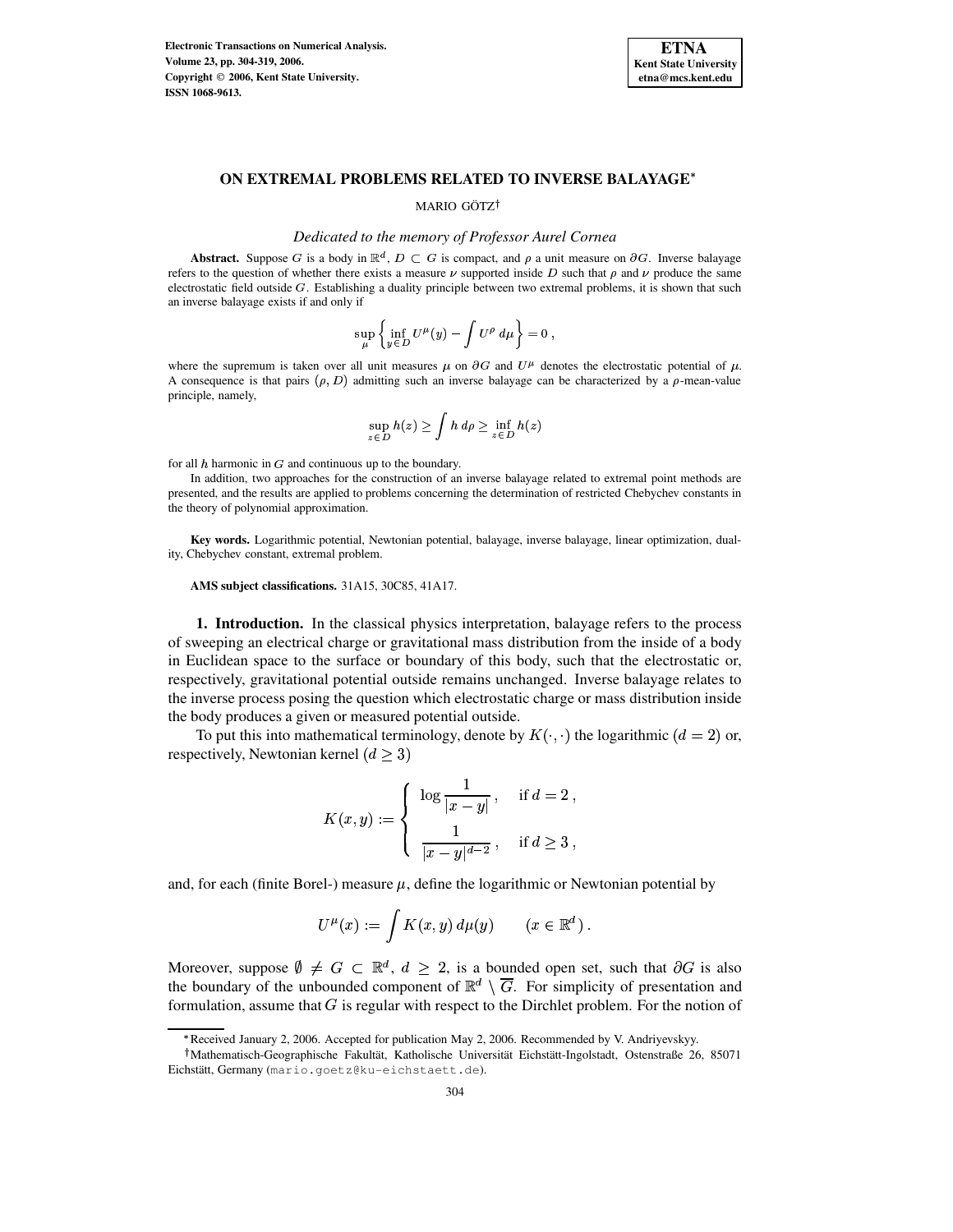#### **INVERSE BALAYAGE**

regularity and fundamental results from classical potential theory, we refer the reader to the standard literature  $[5]$ ,  $[12]$ ,  $[14]$ ,  $[16]$ .

Let  $\mathcal{M}_1(A)$  stand for the set of (say) unit Borel measures on  $A \subset \mathbb{R}^d$ , and suppose  $\nu \in \mathcal{M}_1(G)$ . The balayage of  $\nu$  to  $\partial G$  is a unit measure  $\rho = \text{Bal}(\nu, \partial G)$  on  $\partial G$  such that

$$
U^{\rho}(x) = U^{\nu}(x) \qquad (x \in \mathbb{R}^d \setminus \overline{G}) \ .
$$

Such a balayage always exists and can, for instance, be characterized in the following two ways (for this and more, see [9, Sect.2], [14, IV $\S 1$ ], [16, II.4]):

(i) Denote by  $\mathcal{H}(G)$  the collection of all functions continuous on  $\overline{G}$  and harmonic in the interior G. Then  $\rho = \text{Bal}(\nu, \partial G)$  is uniquely characterized by the fact that integration leaves the class  $\mathcal{H}(G)$  invariant:

$$
\int h \, d\rho = \int h \, d\nu \qquad (h \in \mathcal{H}(G)) \, .
$$

In particular, it is necessary that

<span id="page-1-0"></span>
$$
(1.1) \qquad \inf_{z \in \text{ supp}(\nu)} h(z) \le \int h \, d\rho \le \sup_{z \in \text{ supp}(\nu)} h(z) \qquad (h \in \mathcal{H}(G)) .
$$

(ii) For (possibly signed) measures  $\nu_1$ ,  $\nu_2$  define the (mixed) energy

<span id="page-1-1"></span>
$$
(1.2) \qquad \qquad \langle \nu_1, \nu_2 \rangle := \int U^{\nu_1} d\nu_2
$$

(provided this quantity is well-defined). Then  $\rho$  is the unique unit measure on  $\partial G$ minimizing the energy

$$
\langle \mu - \nu, \mu - \nu \rangle
$$

among all unit measures  $\mu$  on  $\partial G$ .

Now, suppose to the contrary, that  $\rho \in \mathcal{M}_1(\partial G)$  is given, and let  $\emptyset \neq D \subset G$  (or  $D \subset \overline{G}$ ). An inverse balayage to  $\rho$  on D is a unit measure  $\nu \in M_1(D)$  such that  $\rho =$ Bal( $\nu$ ,  $\partial G$ ). In other words, the potential of  $\rho$  can as well be produced by the more densely concentrated charge or mass v. Clearly, the collection Bal<sup>-1</sup>( $\rho$ , D) of such inverse balayages is either empty or a convex set. However, the problem to find  $\nu \in \text{Bal}^{-1}(\rho, D)$  is in general ill-conditioned. Important questions are:

- (i) For which pairs  $(\rho, D)$  is Bal<sup>-1</sup> $(\rho, D) \neq \emptyset$ ?
- (ii) Do there exist designated or canonical measures  $\nu \in \text{Bal}^{-1}(\rho, D)$  which are in some sense minimal (e.g., with respect to their support, i.e., mother bodies or materic bodies; see [9], [10], [11], [13])?

The paper is organized as follows: In Section 2 we introduce two extremal problems related to inverse balayage and state their basic properties. Section 3 generalizes these extremal problems and proves that their discrete versions are dual to one another. The key point is an interpretation in terms of duality in classical linear optimization. Conclusions providing characterizations for the existence of an inverse balayage on a given set to a given measure are drawn in Section 4. In addition, two approaches for the construction of an inverse balayage are presented. Finally, Section 5 is devoted to relating (restricted) Chebychev constants to minimax problems from the theory of polynomial approximation.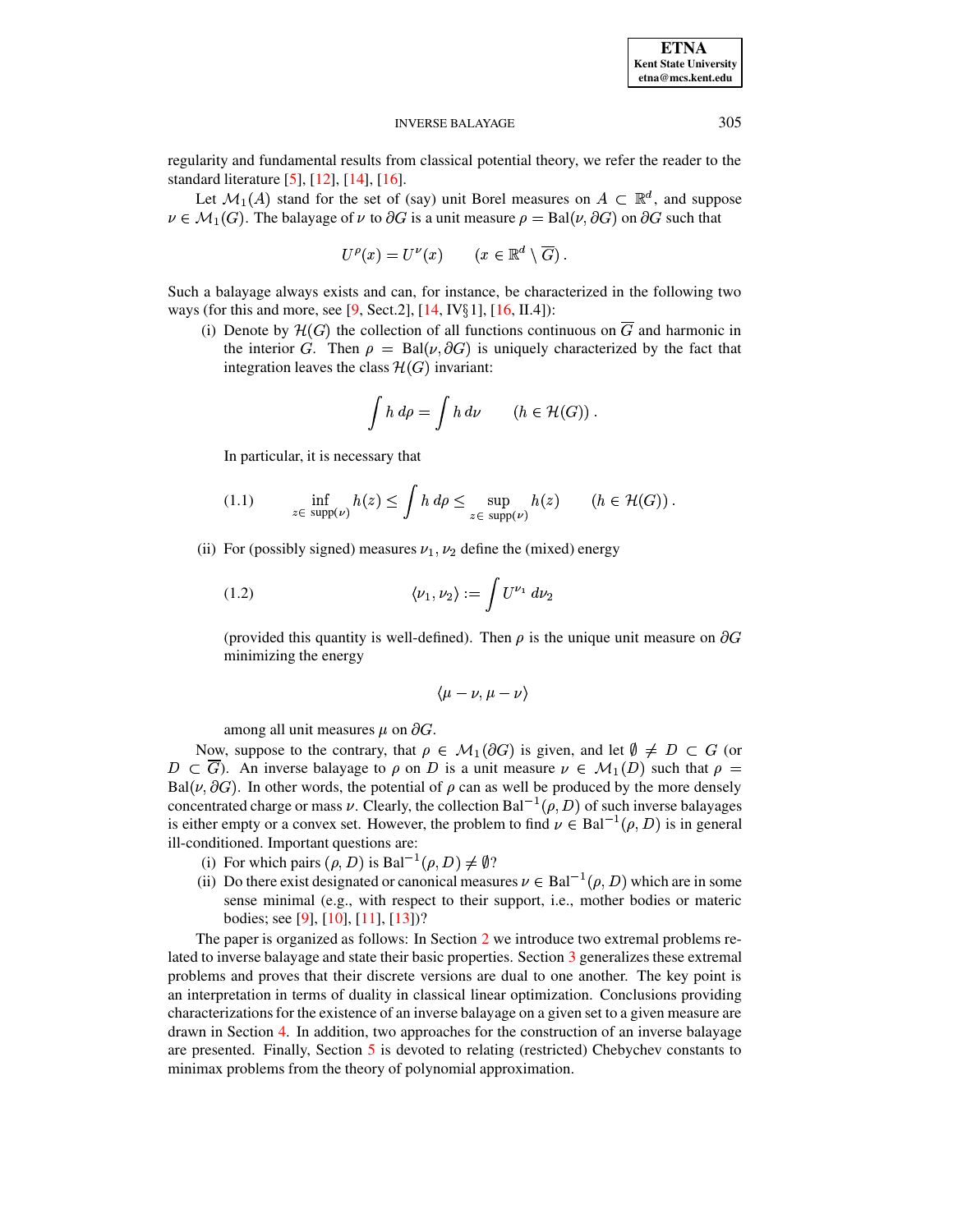<span id="page-2-0"></span>**2. Extremal problems for potentials.** Let  $\rho \in M_1(\partial G)$  be fixed. In the following, we will investigate the extremal problem

<span id="page-2-4"></span>(2.1) 
$$
I(U^{\rho}, \partial G, D) := \sup_{\mu \in \mathcal{M}_1(\partial G)} \left\{ \inf_{y \in D} U^{\mu}(y) - \int U^{\rho} d\mu \right\}
$$

and relate this to inverse balayage.

REMARK 2.1. Consider  $\mu = \mu_{\partial G}$ , the Robin equilibrium distribution of  $\partial G$  [16] [12]. By Frostman's theorem [6], which describes the Faraday cage effect in mathematical terms, the potential  $U^{\mu_{\partial G}}$  is constant on  $\overline{G}$ . The corresponding value  $V_{\partial G}$  is called Robin constant. Then

$$
\inf_{y\in D} U^{\mu_{\partial G}}(y) = V_{\partial G} = \int V_{\partial G} d\rho = \int U^{\rho} d\mu_{\partial G}.
$$

Consequently,  $I(U^{\rho}, \partial G, D) \ge 0$ . On the other hand, if an inverse balayage to  $\rho$  on D exists, then

$$
(2.2) \tI(U^{\rho}, \partial G, D) \le 0
$$

In fact, if  $\nu \in \text{Bal}^{-1}(\rho, D)$ , then for each unit measure  $\mu \in \mathcal{M}_1(\partial G)$ ,

<span id="page-2-1"></span>
$$
\int U^{\rho} d\mu = \int U^{\nu} d\mu = \int U^{\mu} d\nu \ge \int \inf_{y \in D} U^{\mu}(y) d\nu = \inf_{y \in D} U^{\mu}(y).
$$

One result of this paper is that, under decent assumptions on  $D$  and  $G$ , (2.2) actually characterizes those measures  $\rho \in \mathcal{M}_1(\partial G)$ , which admit an inverse balayage on D (Theorem  $4.1$ ).

NOTATION 2.2. A sequence  $(\mu_n)$  of measures on  $\mathbb{R}^d$  is said to converge to a measure  $\mu$ in the weak-star sense (symbol:  $\mu_n \stackrel{*}{\rightarrow} \mu$ ), if

$$
\lim_{n \to \infty} \int f \, d\mu_n = \int f \, d\mu
$$

<span id="page-2-5"></span>for all continuous functions  $f$  with compact support.

REMARK 2.3. If D is compact, then Bal<sup>-1</sup>( $\rho$ , D) is weak-star sequentially compact.

PROPOSITION 2.4. Suppose  $U^{\rho}$  is continuous and let  $D \subset G$ . There exists  $\mu^* \in$  $\mathcal{M}_1(\partial G)$  such that

$$
I(U^{\rho}, \partial G, D) = \inf_{y \in D} U^{\mu^*}(y) - \int U^{\rho} d\mu^*
$$

Indeed, every weak-star point of accumulation of any sequence  $(\mu_n) \subset \mathcal{M}_1(\partial G)$  with

<span id="page-2-2"></span>(2.3) 
$$
I(U^{\rho}, \partial G, D) = \lim_{n \to \infty} \left\{ \inf_{y \in D} U^{\mu_n}(y) - \int U^{\rho} d\mu_n \right\}
$$

is such an extremal measure.

*Proof.* Let  $(\mu_n) \subset \mathcal{M}_1(\partial G)$  with (2.3) and suppose  $\mu_n \stackrel{n \in \mathcal{N}}{\longrightarrow} \mu^*$  in the weak-star sense along some subsequence  $\mathcal{N} \subset \mathbb{N}$ . Note that by Helly's selection theorem, such weak-star points of accumulation do always exist. Then  $\mu^* \in \mathcal{M}_1(\partial G)$  and, since  $U^{\rho}$  is continuous,

<span id="page-2-3"></span>(2.4) 
$$
\lim_{\mathcal{N}\ni n\to\infty}\int U^{\rho} d\mu_n=\int U^{\rho} d\mu^*.
$$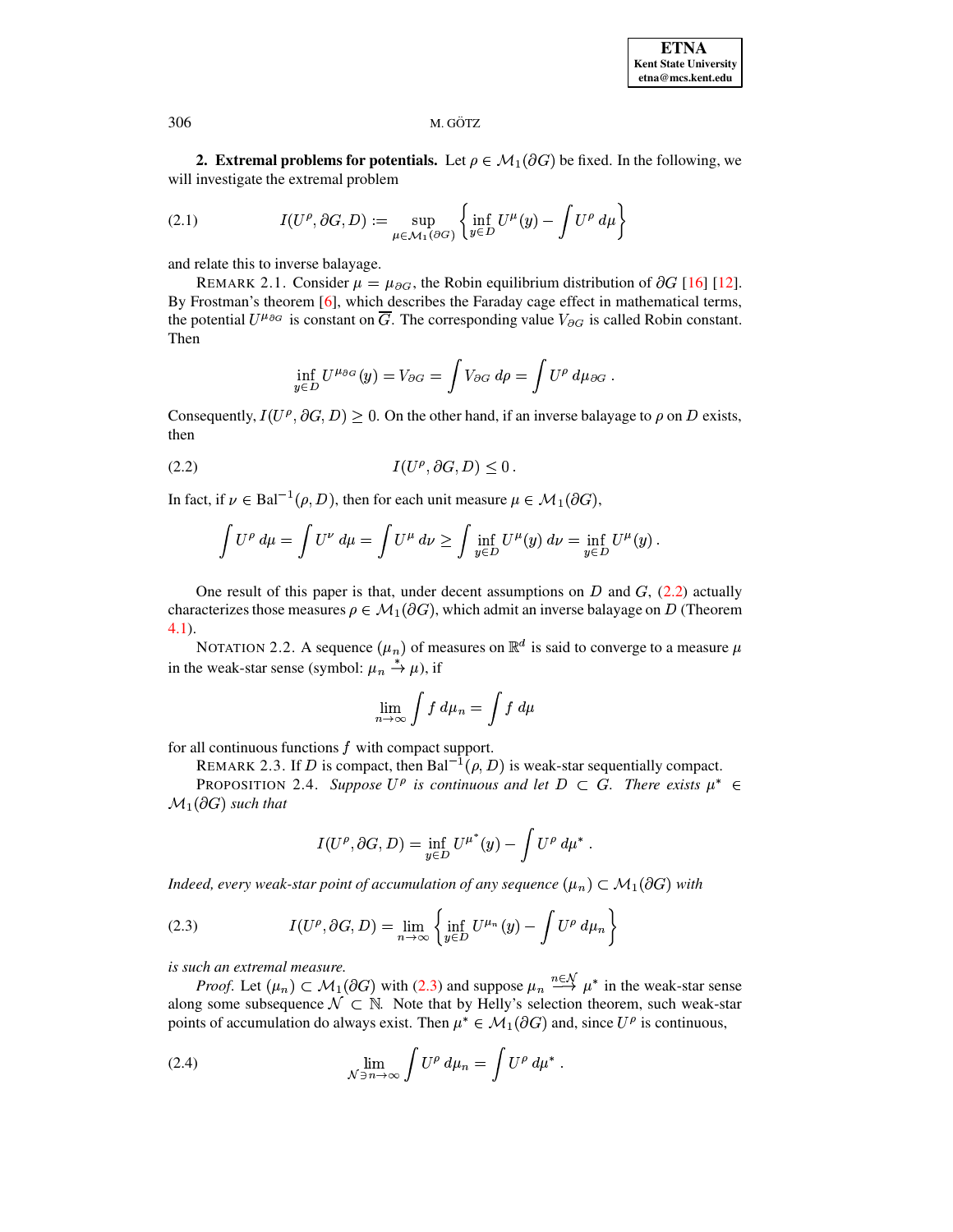### **INVERSE BALAYAGE**

Moreover,

<span id="page-3-0"></span>(2.5) 
$$
\liminf_{\mathcal{N}\ni n\to\infty}\inf_{y\in D}U^{\mu_n}(y)\leq \inf_{y\in D}U^{\mu^*}(y).
$$

In fact, if (2.5) was not true, then for some  $\varepsilon_1 > 0$ , some  $y_0 \in D$  and  $n \in \mathcal{N}$  sufficiently large,

$$
U^{\mu^*}(y_0) + \varepsilon_1/2 < \inf_{y \in D} U^{\mu^*}(y) + \varepsilon_1 < \inf_{y \in D} U^{\mu_n}(y) \leq U^{\mu_n}(y_0),
$$

contradicting the fact that by weak-star convergence

$$
U^{\mu_n}(y) = \int K(\cdot, y) d\mu_n \stackrel{n \in \mathcal{N}}{\longrightarrow} \int K(\cdot, y) d\mu^* = U^{\mu^*}(y)
$$

pointwise for y outside  $\partial G$ . It follows from (2.3), (2.4), and (2.5) as well as from the definition of  $I(U^{\rho}, \partial G, D)$  that

$$
I(U^{\rho}, \partial G, D) \leq \inf_{y \in D} U^{\mu^*}(y) - \int U^{\rho} d\mu^* \leq I(U^{\rho}, \partial G, D) . \qquad \Box
$$

REMARK 2.5.  $\mu^*$  is, in general, not unique. For example, consider  $D = \{z_0\} \subset G$  and  $\rho = \omega_{z_0}$ , the so-called harmonic measure of  $z_0$ . Note that  $\omega_{z_0} = \text{Bal}(\delta_{z_0}, \partial G)$ , where here and in what follows,  $\delta_{z_0}$  denotes the unit point mass in  $z_0$ . Then, for all  $\mu \in \mathcal{M}_1(\partial G)$ ,

$$
\inf_{z\in D} U^{\mu}(z) = U^{\mu}(z_0) = \int U^{\mu} d\delta_{z_0} = \int U^{\mu} d\rho
$$

The approach to relate the inverse balayage problem with  $(2.1)$  is to consider a second extremal problem

<span id="page-3-1"></span>(2.6) 
$$
\delta(U^{\rho}, \partial G, D) := \inf_{\nu \in \mathcal{M}_1(D)} \sup_{x \in \partial G} \{ U^{\nu}(x) - U^{\rho}(x) \} .
$$

We will establish that the quantities  $(2.1)$  and  $(2.6)$  are dual perspectives of the same thing.

REMARK 2.6. By the domination principle [16] [12], it is clear that  $\delta(U^{\rho}, \partial G, D) \geq 0$ . Moreover,  $\delta(U^{\rho}, \partial G, D) = 0$  if there exists an inverse balayage to  $\rho$  on D. Conversely, if  $\partial G$  is also the boundary of the unbounded component of  $\mathbb{R}^d \setminus \overline{G}$  and if there is a  $\nu \in \mathcal{M}_1(D)$ such that

$$
\sup_{x \in \partial G} \{ U^{\nu}(x) - U^{\rho}(x) \} = 0 ,
$$

then by the maximium principle,  $\nu$  is an inverse balayage to  $\rho$ . On the other hand, there are simple examples when  $\delta(U^{\rho}, \partial G, D) = 0$  although an inverse balayage to  $\rho$  on D does not exist. For instance, this is the case when  $\rho$  is the balayage to  $\partial G$  of some Dirac measure  $\delta_z$ in  $z \in \overline{G} \setminus D$ , where z is a point of accumulation of D and D is not "vast" enough to carry an inverse balayage to  $\rho$ . This is the reason why, henceforth, additional assumptions need to be imposed on the set  $D$ .

<span id="page-3-2"></span>PROPOSITION 2.7. Suppose  $D \subset \overline{G}$  is compact. There exists  $\nu^* \in \mathcal{M}_1(D)$  such that

$$
\delta(U^{\rho}, \partial G, D) = \sup_{x \in \partial G} \left\{ U^{\nu^*}(x) - U^{\rho}(x) \right\}.
$$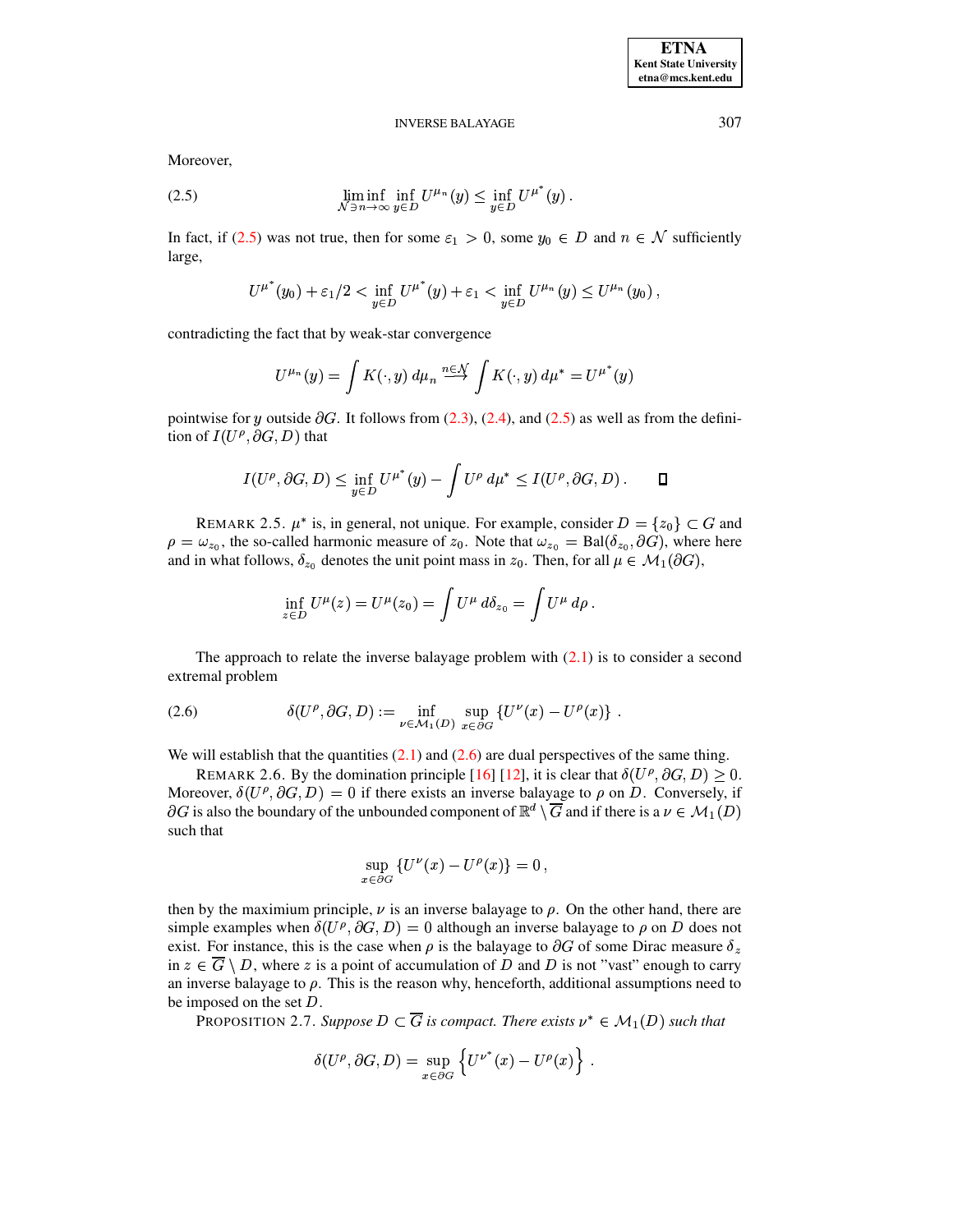Indeed, every weak-star point of accumulation of any sequences  $(\nu_n) \subset \mathcal{M}_1(D)$  with

<span id="page-4-1"></span>(2.7) 
$$
\delta(U^{\rho}, \partial G, D) = \lim_{n \to \infty} \sup_{x \in \partial G} \{ U^{\nu_n}(x) - U^{\rho}(x) \}
$$

is such a measure.

*Proof.* Suppose  $(\nu_n) \subset M_1(D)$  satisfies (2.7), and let  $\nu^*$  be any weak-star point of accumulation, say  $\nu_n \stackrel{*}{\rightarrow} \nu^*$  along  $\mathcal{N} \subset \mathbb{N}$ . Then  $\nu^* \in \mathcal{M}_1(D)$ , since D is compact. By the classical Principle of Descent [16] [12],

$$
\liminf_{\mathcal{N}\ni n\to\infty} U^{\nu_n}(x) \geq U^{\nu^*}(x) \quad (x\in\mathbb{R}^d).
$$

Therefore,

$$
\liminf_{N \ni n \to \infty} \sup_{x \in \partial G} \{ U^{\nu_n}(x) - U^{\rho}(x) \} \ge \sup_{x \in \partial G} \left\{ U^{\nu^*}(x) - U^{\rho}(x) \right\}
$$

Taking into account (2.7) and the definition of  $\delta(U^{\rho}, \partial G, D)$  it follows that

$$
\delta(U^{\rho}, \partial G, D) \geq \sup_{x \in \partial G} \left\{ U^{\nu^*}(x) - U^{\rho}(x) \right\} \geq \delta(U^{\rho}, \partial G, D) . \quad \Box
$$

REMARK 2.8. Again,  $\nu^*$  is — in general — not unique. Note that any inverse balayage to  $\rho$  on D (provided existence) is such an extremal measure.

<span id="page-4-0"></span>3. Duality of the extremal problems. In order to derive a duality principle related to inverse balayage, we start by formulating the previously introduced extremal problems (2.1) and  $(2.6)$  in a slightly more general way.

Let  $\emptyset \neq X, Y \subset \mathbb{R}^d$  be (Borel-) sets, and let  $k(\cdot, \cdot) : X \times Y \to \mathbb{R} \cup \{+\infty\}$  be a kernel, which is continuous on  $X \times Y$  as an extended real-valued function and, say, bounded from below. For (finite Borel-) measures  $\mu$  on X and  $\nu$  on Y, set

$$
u^{\mu}(y) := \int k(x, y) d\mu(x) \quad (y \in Y),
$$
  

$$
u_{\nu}(x) := \int k(x, y) d\nu(y) \quad (x \in X).
$$

If  $f$  is a measurable bounded real-valued function on  $X$ , define

$$
\delta(f, X, Y) := \inf_{\nu \in \mathcal{M}_1(Y)} \left\{ \sup_{x \in X} \left\{ u_{\nu}(x) - f(x) \right\} \right\} \tag{P}
$$

and

$$
I(f, X, Y) := \sup_{\mu \in \mathcal{M}_1(X)} \left\{ \inf_{y \in Y} u^{\mu}(y) - \int f d\mu \right\} .
$$
 (P\*)

NOTATION 3.1. We call  $(P^*)$  the dual problem associated with  $(P)$ .

REMARK 3.2. Note that in the subsequent statements one could assume  $f = 0$  by considering  $\hat{k}(x, y) := k(x, y) - f(x)$  in (P) and (P<sup>\*</sup>), respectively. We have chosen not to do so, because the initial formulation is closer to the questions concerning the symmetric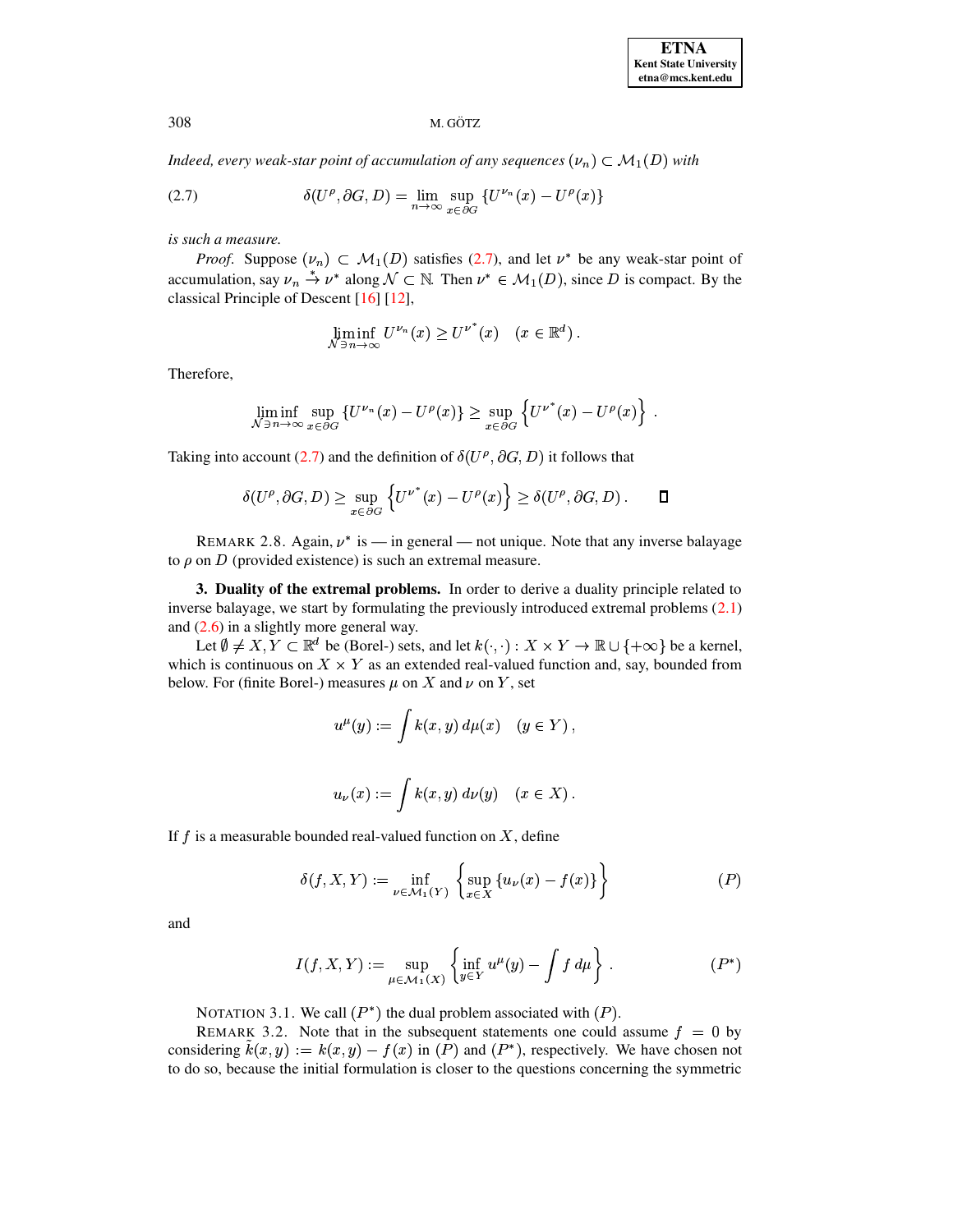### **INVERSE BALAYAGE**

logarithmic or Newtonian kernel, and since  $(P)$  has an interpretation as a problem of onesided approximation to a function  $f$  by potentials with respect to a general kernel. Moreover, note that for  $X' \subset X$  and  $Y' \subset Y$ ,

$$
\delta(f, X', Y) \le \delta(f, X, Y') , \quad I(f, X', Y) \le I(f, X, Y')
$$

<span id="page-5-0"></span>THEOREM 3.3. Suppose  $X$  and  $Y$  are both finite sets. Then

$$
I(f, X, Y) = \delta(f, X, Y) .
$$

*Proof.* W.l.o.g. we may assume that at least one of the quantities in  $(P)$  or  $(P^*)$  is finite. Write  $X = \{x_1, \ldots, x_n\}$  and  $Y = \{y_1, \ldots, y_m\}$ . The extremal problem  $(P)$  can be equivalently stated as the linear program

$$
\min \limits_{\lambda \; \geq \; b} \; c^t \cdot \lambda! \\
 \lambda \geq b \\
 \lambda \geq 0
$$
\n
$$
(P_1)
$$

with

$$
A = \begin{pmatrix} -k(x_1, y_1) & \cdots & -k(x_1, y_m) & 1 & -1 \\ \vdots & & \vdots & \vdots & \vdots \\ -k(x_n, y_1) & \cdots & -k(x_n, y_m) & 1 & -1 \\ 1 & \cdots & 1 & 0 & 0 \\ -1 & \cdots & -1 & 0 & 0 \end{pmatrix}, b = \begin{pmatrix} -f(x_1) \\ \vdots \\ -f(x_n) \\ 1 \\ -1 \end{pmatrix}, c = \begin{pmatrix} 0 \\ \vdots \\ 0 \\ +1 \\ -1 \end{pmatrix}.
$$

Here, the first entries  $\lambda_1, \ldots, \lambda_m$  of the vector  $\lambda \in \mathbb{R}^{m+2}$  are the masses that a unit measure  $\nu$  on Y associates with the points  $y_1, \ldots, y_m$ , and the difference  $\lambda_{m+1} - \lambda_{m+2}$  of two intermediate variables is the maximum of  $u_{\nu} - f$  on X. In linear optimization it is common to associate with the linear program  $(P_1)$  the dual program  $(P_1^*)$  given by

$$
\begin{array}{ll}\n\max \ b^t \cdot u! \\
A^t \cdot u \le c \\
u \ge 0.\n\end{array} \tag{P_1^*}
$$

This is a reformulation of  $(P^*)$  with  $u_1, \ldots, u_n$  being the masses that a measure  $\mu$  on X associates with the points  $x_1, \ldots, x_n$  and  $u_{n+1} - u_{n+2}$  being the minimum of  $u^{\mu}$  on Y.

It is well-known [4, §5.2] that admissible vectors  $\lambda$  for  $(P_1)$  and admissible u for  $(P_1^*)$ are related via

$$
c^t\cdot\lambda>b^t\cdot u\ .
$$

In addition, if a solution  $\lambda^*$  to  $(P_1)$  (or  $u^*$  to  $(P_1^*)$ ) exists, then there exists also a solution  $u^*$ to  $(P_1^*)$  (or  $\lambda^*$  to  $(P_1)$ ) and the respective objective functions are the same, i.e.,

$$
c^t \cdot \lambda^* = b^t \cdot u^*
$$

Since  $(P_1)$  and  $(P_1^*)$  have admissible vectors, each problem has a solution, and Theorem 3.3 is proved.  $\Box$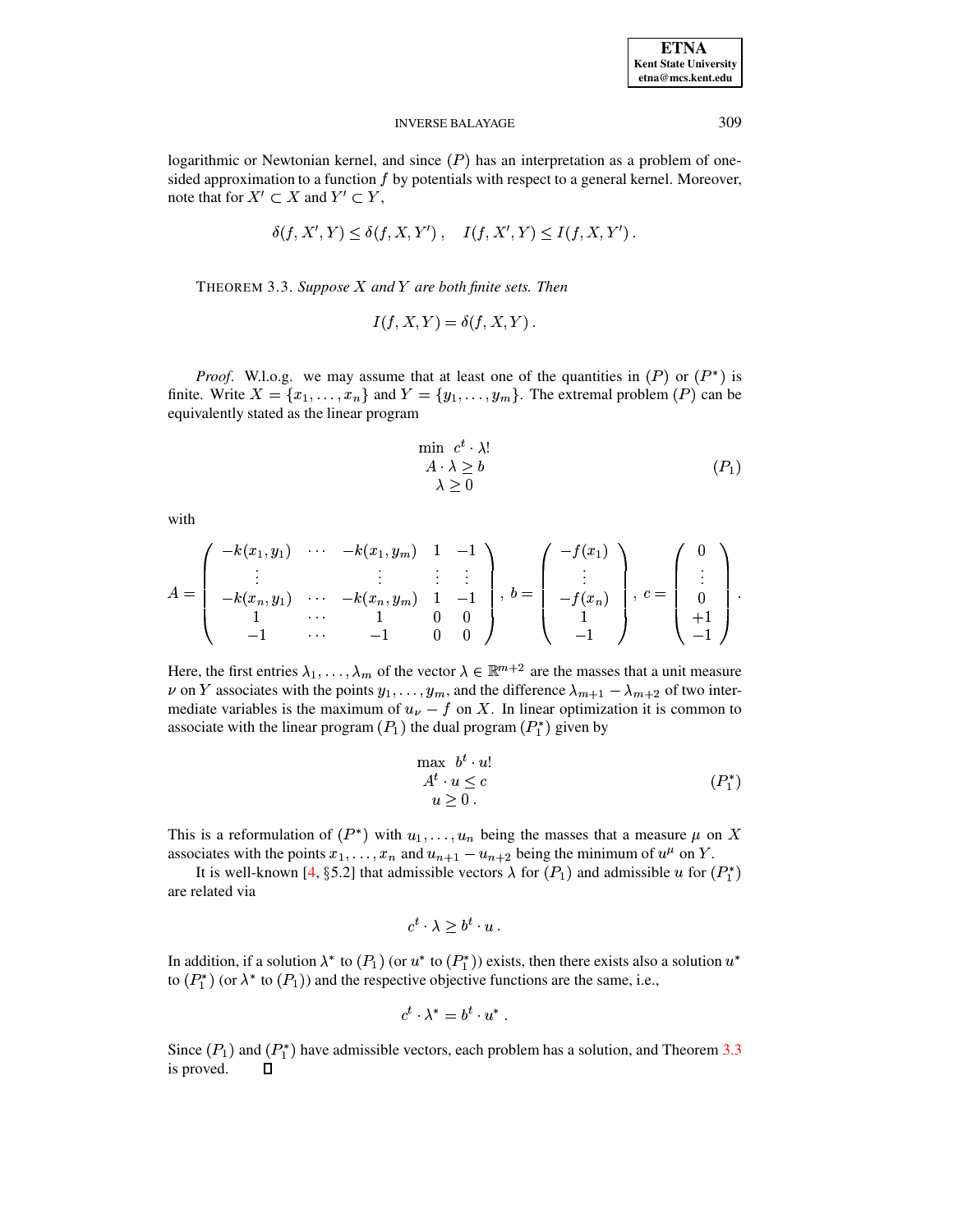Our next goal is to extend Theorem 3.3 also to non-finite sets.

<span id="page-6-1"></span>LEMMA 3.4 (Principle of Descent). Suppose X and Y are compact sets. Let  $(x_n) \subset X$ be a sequence converging to x and  $(\nu_n) \subset \mathcal{M}_1(Y)$  converging to v in the weak-star sense. **Then** 

$$
u_{\nu}(x) \le \liminf_{n \to \infty} u_{\nu_n}(x_n).
$$

*Proof.* The proof is classical (see  $[16, p.71]$ ). From the Montone Convergence Theorem and by weak-star convergence,

$$
u_{\nu}(x) = \lim_{M \to +\infty} \int \min(M, k(x, y)) d\nu(y)
$$
  
= 
$$
\lim_{M \to +\infty} \lim_{n \to \infty} \int \min(M, k(x_n, y)) d\nu_n(y) \le \liminf_{n \to \infty} u_{\nu_n}(x_n).
$$

LEMMA 3.5. Suppose  $X$  and  $Y$  are compact sets and that  $f$  is continuous. Then

<span id="page-6-3"></span><span id="page-6-0"></span>
$$
(3.1) \qquad \delta(f, X, Y) = \sup_{\substack{X' \subset X \\ X' \text{finite}}} \delta(f, X', Y) , \quad I(f, X, Y) = \sup_{\substack{X' \subset X \\ X' \text{finite}}} I(f, X', Y) .
$$

*Proof.* First, assume to the contrary that the left-hand side equality in  $(3.1)$  does not hold. Then there exists  $\varepsilon_2 > 0$  such that for all finite sets  $X' \subset X$ ,

$$
\inf_{\nu \in \mathcal{M}_1(Y)} \sup_{x \in X} \{ u_{\nu}(x) - f(x) \} > \inf_{\nu' \in \mathcal{M}_1(Y)} \sup_{x' \in X'} \{ u_{\nu'}(x') - f(x') \} + \varepsilon_2.
$$

Now, choose a sequence  $(X'_n)$  of finite subsets of X such that, say,  $dist(x, X'_n) \leq 1/n$  for all  $x \in X$ . There are  $\nu_n \in \mathcal{M}_1(Y)$  with

$$
\inf_{\nu \in \mathcal{M}_1(Y)} \sup_{x \in X} \left\{ u_{\nu}(x) - f(x) \right\} > \sup_{x' \in X'_n} \left\{ u_{\nu_n}(x') - f(x') \right\} + \varepsilon_2
$$

By Helly's Selection Theorem, there exists a weak-star limit  $\nu^* = \lim_{n \in \Lambda} \nu_n \in \mathcal{M}_1(Y)$ along some subsequence  $\Lambda \subset \mathbb{N}$ . Let  $x^* \in X$  be such that

<span id="page-6-2"></span>(3.2) 
$$
u_{\nu^*}(x^*) - f(x^*) > \sup_{x' \in X'_n} \{u_{\nu_n}(x') - f(x')\} + \varepsilon_2/2
$$

and choose  $x'_n \in X'_n$  converging to  $x^*$ . By the Principle of Descent (Lemma 3.4) and since f is continuous on  $X$ ,

$$
\liminf_{\Lambda \ni n \to \infty} \{ u_{\nu_n}(x'_n) - f(x'_n) \} \ge u_{\nu^*}(x^*) - f(x^*) \ .
$$

This contradicts  $(3.2)$ .

Now, assume that the second equality in  $(3.1)$  does not hold, say

$$
I(f, X, Y) > \sup_{X'} I(f, X', Y) + \varepsilon_3
$$

with  $\varepsilon_3 > 0$ . Let  $\mu \in \mathcal{M}_1(X)$  be such that

$$
\inf_{y\in Y} u^{\mu}(y) - \int f d\mu > \sup_{X'} \sup_{\mu' \in \mathcal{M}_1(X')} \left\{ \inf_{y\in Y} u^{\mu'}(y) - \int f d\mu' \right\} + \varepsilon_3
$$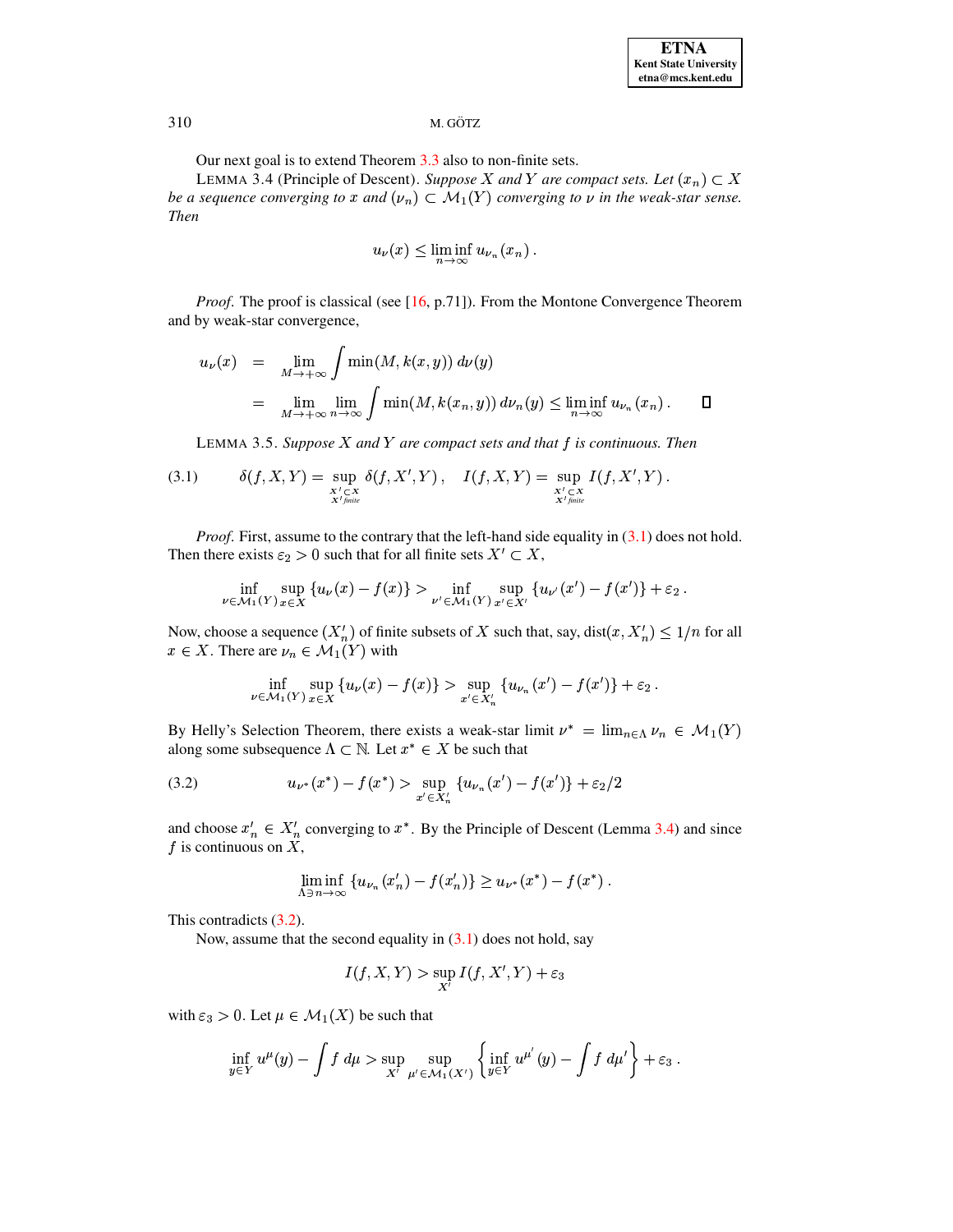#### **INVERSE BALAYAGE**

There exist finite sets  $X'_n \subset X$  and measures  $\mu'_n \in \mathcal{M}_1(X'_n)$  converging to  $\mu$  in the weak-star sense. Take  $y_n \in Y$  such that

<span id="page-7-0"></span>(3.3) 
$$
\inf_{y \in Y} u^{\mu}(y) - \int f \, d\mu > u^{\mu'_n}(y_n) - \int f \, d\mu'_n + \varepsilon_3
$$

Since Y is compact, we may w.l.o.g. assume that  $y = \lim y_n^{\prime} \in Y$  exists. Then by the Principle of Descent, weak-star convergence and  $(3.3)$ ,

$$
u^{\mu}(y) - \int f d\mu \leq \liminf_{n \to \infty} u^{\mu'_n}(y'_n) - \int f d\mu'_n \leq \inf_{y \in Y} u^{\mu}(y) - \int f d\mu - \varepsilon_3,
$$

<span id="page-7-5"></span>giving again a contradiction.  $\Box$ 

LEMMA 3.6. Suppose that  $X$  and  $Y$  are compact sets and that  $f$  is continuous. Assume that  $k(\cdot, \cdot)$  is finite on  $X \times Y$ . Then

<span id="page-7-1"></span>
$$
(3.4) \qquad \delta(f,X,Y)=\inf_{Y'\subset Y\atop{Y'finite}}\delta(f,X,Y')\ ,\quad I(f,X,Y)=\inf_{Y'\subset Y\atop{Y'finite}}I(f,X,Y')\ .
$$

*Proof.* Assume contrary to the first equality in (3.4) that for some  $\varepsilon_4 > 0$ ,

$$
\delta(f, X, Y) < \inf_{Y' \subset Y \atop Y' \text{ finite}} \delta(f, X, Y') - \varepsilon_4.
$$

Then there exists  $\nu \in \mathcal{M}_1(Y)$  such that for each finite set  $Y' \subset Y$  and every  $\nu' \in \mathcal{M}_1(Y')$ ,

<span id="page-7-2"></span>(3.5) 
$$
\sup_{x \in X} \{u_{\nu}(x) - f(x)\} < \sup_{x \in X} \{u_{\nu}(x) - f(x)\} - \varepsilon_4.
$$

Now, choose a sequence of finite sets  $Y'_n \subset Y$  and measures  $\nu'_n \in \mathcal{M}_1(Y'_n)$  such that  $\nu'_n \to \nu$ in the weak-star topology. By (3.5) there exist  $x'_n \in X$  with the property that

<span id="page-7-3"></span>(3.6) 
$$
\sup_{x \in X} \{u_{\nu}(x) - f(x)\} < u_{\nu'_n}(x'_n) - f(x'_n) - \varepsilon_4.
$$

Since X is compact, we may w.l.o.g. assume that  $x^* = \lim x'_n \in X$  exists. Taking into account that  $u_{\nu'_n} \to u_{\nu}$  uniformly on X (recall that  $k(\cdot, \cdot)$  is assumed finite and continuous on  $X \times Y$  as well as the continuity of f, we deduce

$$
\lim_{n\to\infty}\left\{u_{\nu'_n}(x'_n)-f(x'_n)\right\}=u_{\nu}(x^*)-f(x^*)\,,
$$

which contradicts  $(3.6)$ . Thus, the first equality in  $(3.4)$  holds.

Now, assume that the second equality in (3.4) does not hold, say, there exists  $\varepsilon_5 > 0$  such that

$$
\sup_{u\in\mathcal{M}_1(X)}\left\{\inf_{y\in Y}u^{\mu}(y)-\int f\ d\mu\right\}<\sup_{\mu'\in\mathcal{M}_1(X)}\left\{\inf_{y'\in Y'}u^{\mu'}(y')-\int f\ d\mu'\right\}-\varepsilon_5
$$

for all finite sets  $Y' \subset Y$ . Choose a sequence  $Y'_n \subset Y$  of finite sets such that  $dist(y, Y'_n) \leq$  $1/n$  for all  $y \in Y$ . Then there are measures  $\mu_n \in \mathcal{M}_1(X)$  with

<span id="page-7-4"></span>(3.7) 
$$
\sup_{\mu \in \mathcal{M}_1(X)} \left\{ \inf_{y \in Y} u^{\mu}(y) - \int f d\mu \right\} < \inf_{y' \in Y'_n} u^{\mu_n}(y') - \int f d\mu_n - \varepsilon_5.
$$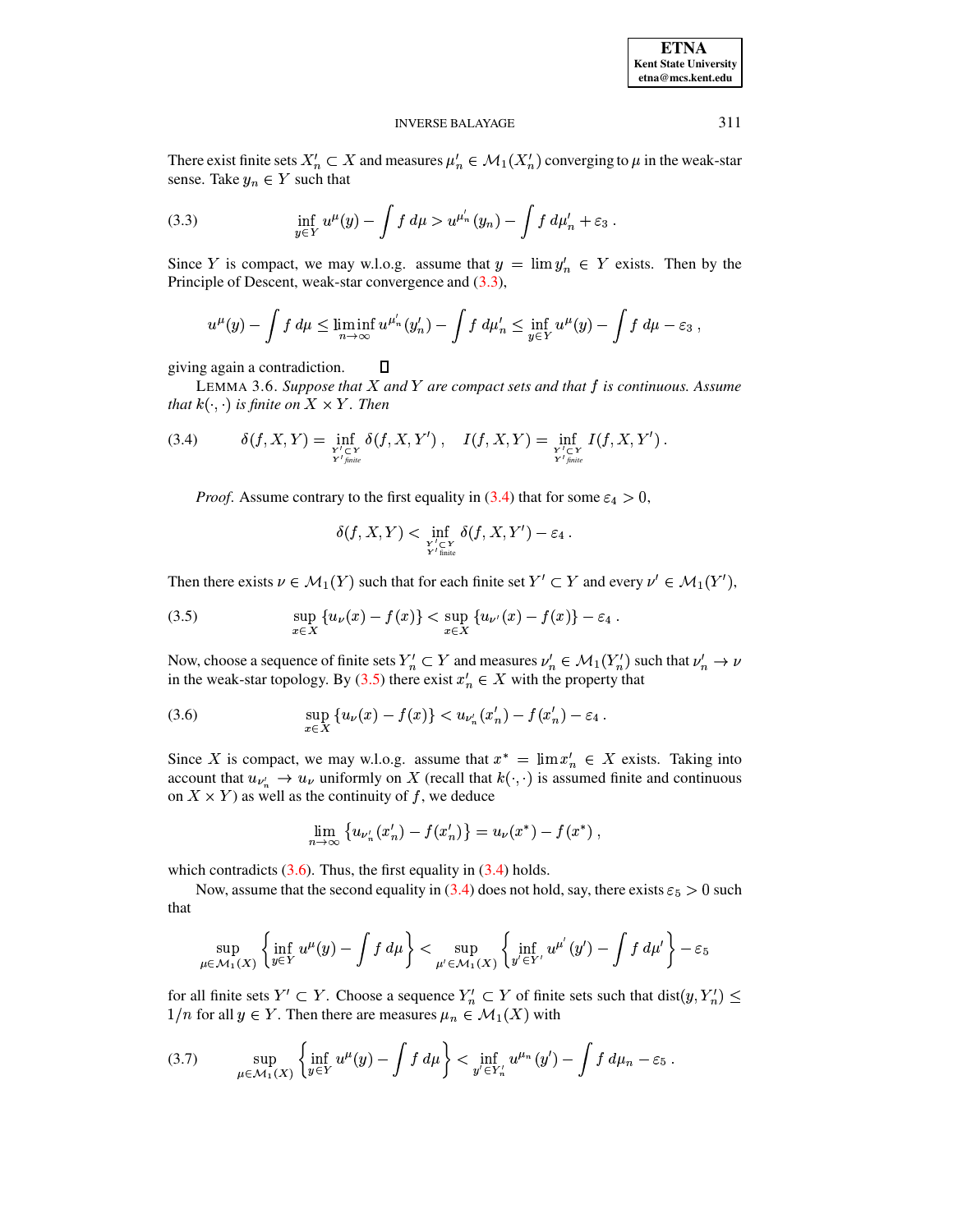By Helly's Theorem, there exists a weak-star limit  $\mu^* = \lim_{\Delta \ni n \to \infty} \mu_n$  along some subsequence  $\Lambda \subset \mathbb{N}$ . Since  $u^{\mu_n} \rightarrow u^{\mu^*}$  along  $\Lambda$  uniformly on Y and because  $u^{\mu^*}$  is continuous on Y, we deduce that

$$
\lim_{\Lambda \ni n \to \infty} \left\{ \inf_{y' \in Y'_n} u^{\mu_n}(y') - \int f d\mu_n \right\} \leq \inf_{y \in Y} u^{\mu^*}(y) - \int f d\mu^*,
$$

contradicting  $(3.7)$ . This completes the proof of Lemma 3.6.

<span id="page-8-0"></span>THEOREM 3.7. Suppose that  $X$  and  $Y$  are compact sets and that  $f$  is continuous. Assume that  $k(\cdot, \cdot)$  is finite on  $X \times Y$ . Then

$$
I(f, X, Y) = \delta(f, X, Y).
$$

*Proof.* By Lemma 3.5, Lemma 3.6, and Theorem 3.3,

$$
I(f, X, Y) = \inf_{\substack{Y' \subset Y \\ Y' \text{ finite}}} I(f, X, Y') = \inf_{\substack{Y' \subset Y \\ Y' \text{ finite}}} \sup_{X' \subset X \atop X' \text{ finite}}} I(f, X', Y')
$$
  
= 
$$
\inf_{\substack{Y' \subset Y \\ Y' \text{ finite}}} \sup_{X' \subset X} \delta(f, X', Y') = \inf_{\substack{Y' \subset Y \\ Y' \text{ finite}}} \delta(f, X, Y') = \delta(f, X, Y) . \qquad \Box
$$

COROLLARY 3.8. Suppose  $D = \overline{D} \subset G$  and that  $U^{\rho}$  is continuous on  $\partial G$ . Then

$$
I(U^{\rho}, \partial G, D) = \delta(U^{\rho}, \partial G, D)
$$

*Proof.* Since  $\partial G \cap D = \emptyset$ , the kernel  $k(\cdot, \cdot) = K(\cdot, \cdot)$  is finite on  $X \times Y = \partial G \times D$  so that Theorem 3.7 can be applied to  $f = U^{\rho}$ .  $\Box$ 

<span id="page-8-1"></span>It is natural to consider also a corresponding problem where the infimum and supremum in the definition of  $\delta(f, X, Y)$  are exchanged. With the same approach one can deduce

THEOREM 3.9. Suppose  $X$  and  $Y$  are both finite sets. Then

<span id="page-8-2"></span>
$$
(3.8) \quad \inf_{\mu \in \mathcal{M}_1(X)} \left\{ \sup_{y \in Y} u^{\mu}(y) - \int f \, d\mu \right\} = \sup_{\nu \in \mathcal{M}_1(Y)} \left\{ \inf_{x \in X} \left\{ u_{\nu}(x) - f(x) \right\} \right\} \, .
$$

Outline of a proof of Theorem 3.9. Multiply both sides of (3.8) by  $-1$ . Writing  $X =$  $\{x_1, \ldots, x_n\}$  and  $Y = \{y_1, \ldots, y_m\}$ , the linear program associated with the negative righthand side of  $(3.8)$  is

$$
\min \ c^t \cdot \lambda! \n\lambda \ge b \n\lambda \ge 0
$$
\n $(P'_1)$ 

 $\Box$ 

with

$$
A = \left(\begin{array}{cccc} k(x_1, y_1) & \cdots & k(x_1, y_m) & -1 & 1 \\ \vdots & & \vdots & & \vdots \\ k(x_n, y_1) & \cdots & k(x_n, y_m) & -1 & 1 \\ 1 & \cdots & 1 & 0 & 0 \\ -1 & \cdots & -1 & 0 & 0 \end{array}\right), b = \left(\begin{array}{c} f(x_1) \\ \vdots \\ f(x_n) \\ 1 \\ -1 \end{array}\right), c = \left(\begin{array}{c} 0 \\ \vdots \\ 0 \\ +1 \\ -1 \end{array}\right).
$$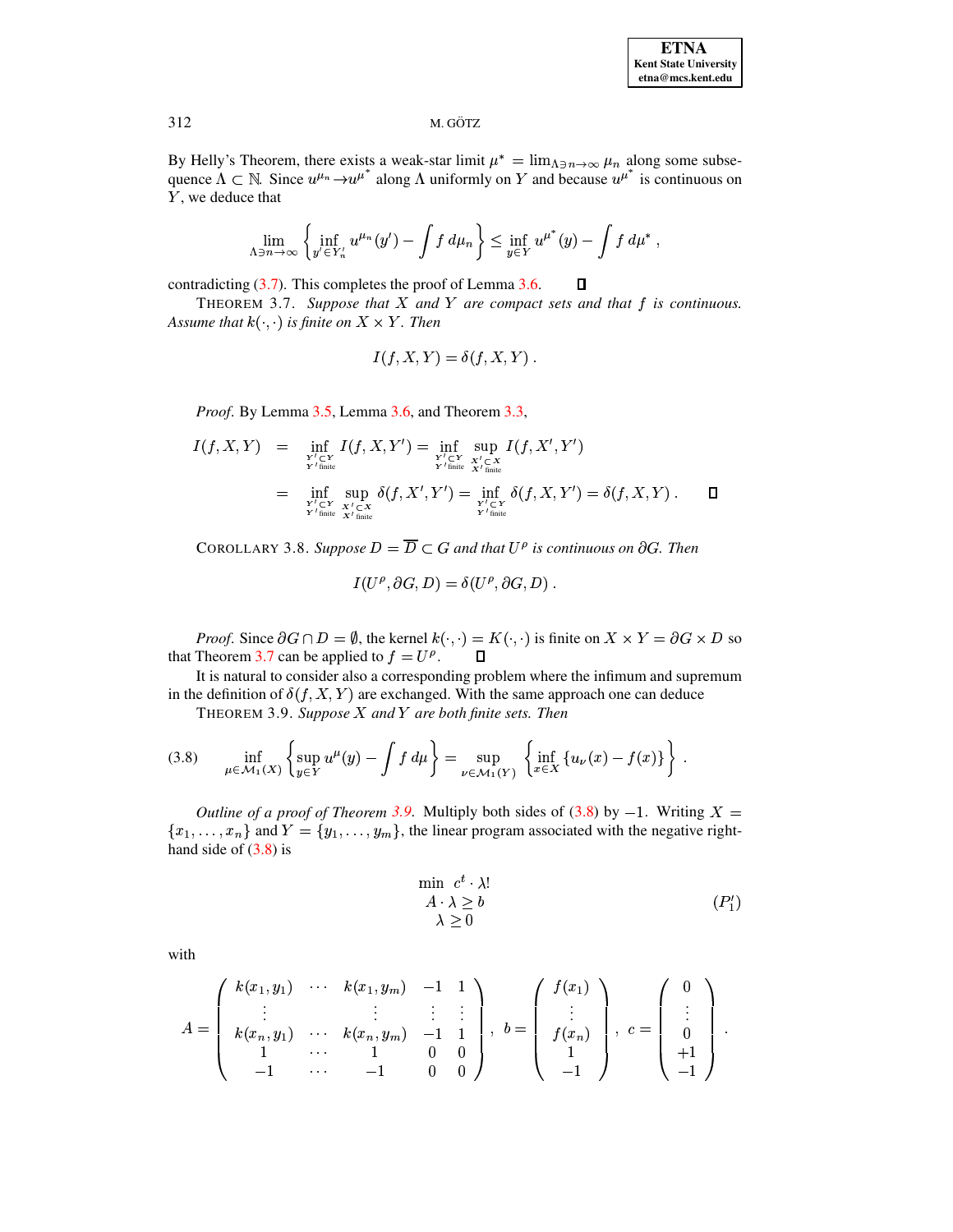313

#### **INVERSE BALAYAGE**

The corresponding dual program is a reformulation of the negative left-hand side of  $(3.8)$ . Everything else works as in the proof of Theorem 3.3.  $\Box$ 

<span id="page-9-0"></span>THEOREM 3.10. Suppose that  $X$  and  $Y$  are compact sets and that  $f$  is continuous. Assume that  $k(\cdot, \cdot)$  is finite on  $X \times Y$ . Then

$$
\inf_{\mu \in \mathcal{M}_1(X)} \left\{ \sup_{y \in Y} u^{\mu}(y) - \int f d\mu \right\} = \sup_{\nu \in \mathcal{M}_1(Y)} \left\{ \inf_{x \in X} \left\{ u_{\nu}(x) - f(x) \right\} \right\}.
$$

Theorem 3.10 follows from Theorem 3.9 in much the same way as Theorem 3.7 follows from Theorem 3.3. We do not dwell on the proof.

<span id="page-9-1"></span>Reformulating the extremal problem by taking the absolute value in the definition of  $\delta(f, X, Y)$  one can apply the same method to obtain

THEOREM 3.11. Suppose  $X$  and  $Y$  are both finite sets. Then

<span id="page-9-2"></span>(3.9) 
$$
\sup_{\mu_1 + \mu_2 \in \mathcal{M}_1(X) \atop \mu_1, \mu_2 \ge 0} \left\{ \inf_{y \in Y} u^{\mu_1}(y) - u^{\mu_2}(y) - \int f d(\mu_1 - \mu_2) \right\} = \inf_{\nu \in \mathcal{M}_1(Y)} \left\{ \sup_{x \in X} |u_{\nu}(x) - f(x)| \right\}.
$$

*Outline of a proof of Theorem 3.11.* Writing  $X = \{x_1, \ldots, x_n\}$  and  $Y = \{y_1, \ldots, y_m\}$ ,  $(3.9)$  follows from a consideration of the linear program

$$
\min_{\begin{array}{c} a \cdot \lambda \ge b \\ \lambda \ge 0 \end{array}} (P_1'')
$$

with

$$
A = \begin{pmatrix} -k(x_1, y_1) & \cdots & -k(x_1, y_m) & 1 & -1 \\ \vdots & \vdots & \vdots & \vdots & \vdots \\ -k(x_n, y_1) & \cdots & -k(x_n, y_m) & 1 & -1 \\ +k(x_1, y_1) & \cdots & +k(x_1, y_m) & 1 & -1 \\ \vdots & \vdots & \vdots & \vdots & \vdots \\ +k(x_n, y_1) & \cdots & +k(x_n, y_m) & 1 & -1 \\ 1 & \cdots & 1 & 0 & 0 \\ -1 & \cdots & -1 & 0 & 0 \end{pmatrix}, b = \begin{pmatrix} -f(x_1) \\ \vdots \\ -f(x_n) \\ +f(x_1) \\ \vdots \\ +f(x_n) \\ 1 \\ -1 \end{pmatrix}, c = \begin{pmatrix} 0 \\ \vdots \\ 0 \\ +1 \\ -1 \end{pmatrix}.
$$

Considering the corresponding dual program, the proof of Theorem 3.11 follows the same lines as the proof of Theorem 3.3.  $\Box$ 

<span id="page-9-3"></span>THEOREM 3.12. Suppose that  $X$  and  $Y$  are compact sets and that  $f$  is continuous. Assume that  $k(\cdot, \cdot)$  is finite on  $X \times Y$ . Then

$$
\sup_{\mu_1+\mu_2\in\mathcal{M}_1(X)\atop{\mu_1,\mu_2\geq 0}}\left\{\inf_{y\in Y}u^{\mu_1}(y)-u^{\mu_2}(y)-\int f\ d(\mu_1-\mu_2)\right\}=\inf_{\nu\in\mathcal{M}_1(Y)}\left\{\sup_{x\in X}|u_{\nu}(x)-f(x)|\right\}.
$$

Since Theorem 3.12 follows from Theorem 3.11 just as Theorem 3.7 follows from Theorem 3.3, we omit the proof and leave the details to the reader.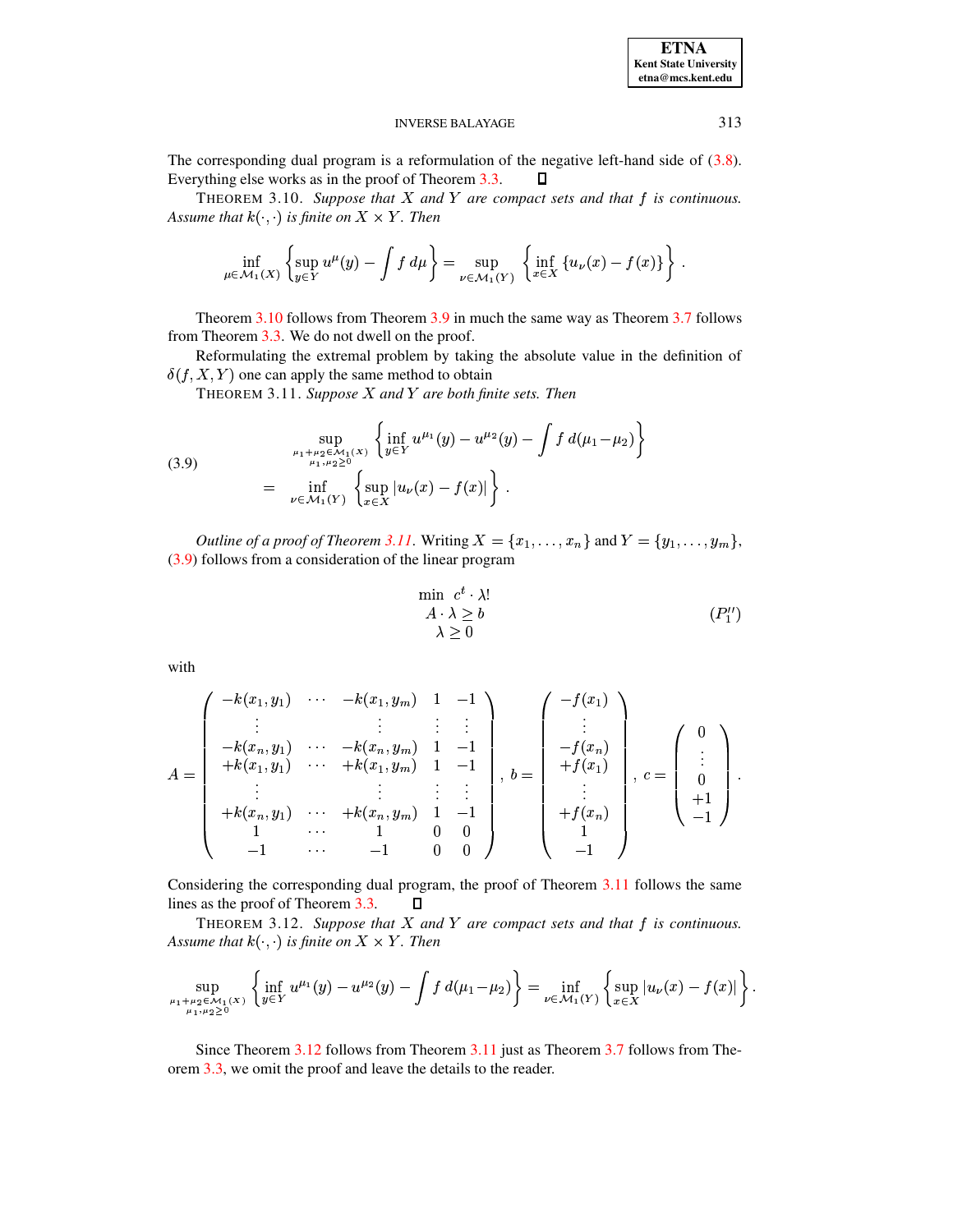<span id="page-10-0"></span>4. Characterization for the existence of an inverse balayage. Recall that, for simplification,  $\partial G$  is assumed to be also the boundary of the unbounded component of  $\mathbb{R}^d \setminus \overline{G}$ . For the same reason, we will impose the natural assumption that  $U^{\rho}$  is continuous on  $\partial G$ , and thus in all  $\mathbb{R}^d$ .

<span id="page-10-1"></span>THEOREM 4.1. Suppose  $D = \overline{D} \subset G$  and that  $U^{\rho}$  is continuous on  $\partial G$ . Then the following statements are equivalent:

(i)  $Bal^{-1}(\rho, D) \neq \emptyset$ .

(ii)  $\delta(U^{\rho}, \partial G, D) = 0.$ 

(iii)  $I(U^{\rho}, \partial G, D) = 0.$ 

*Proof.* It remains to prove (ii)  $\Rightarrow$  (i). By Proposition 2.7, there exists  $\nu^* \in \mathcal{M}_1(D)$  such that

$$
\sup_{x \in \partial G} \left\{ U^{\rho}(x) - U^{\nu^*}(x) \right\} = 0
$$

In particular,  $U^{\rho} \leq U^{\nu^*}$  on  $\partial G$ . Now,  $h := U^{\nu^*} - U^{\rho}$  is harmonic in  $\mathbb{R}^d \setminus \overline{G}$ , continuous on  $\mathbb{R}^d \setminus G$  with non-negative boundary values on  $\partial G$ . Moreover,

$$
\begin{cases}\nh(\infty) = 0, & \text{if } d = 2, \\
\lim_{|x| \to \infty} |x|^{d-2} h(x) = 0, & \text{if } d \ge 3.\n\end{cases}
$$

By the Minimum Principle,  $h = 0$  in  $\mathbb{R}^d \setminus G$ . Consequently,  $\nu^*$  is an inverse balayage to  $\rho$ . 0

A reformulation of (i)  $\Leftrightarrow$  (iii) is

<span id="page-10-3"></span>COROLLARY 4.2. The measure  $\rho$  with continuous potential does admit an inverse balayage on  $D = \overline{D} \subset G$  if and only if the mean-value inequality

$$
\inf_{y\in D} U^{\mu}(y) \le \int U^{\mu} d\rho
$$

holds for every measure  $\mu$  on  $\partial G$ .

Similarly, one can deduce the following consequence of Theorem 3.10.

COROLLARY 4.3. The measure  $\rho$  with continuous potential does admit an inverse balayage on  $D = \overline{D} \subset G$  if and only if the mean-value inequality

$$
\sup_{y \in D} U^{\mu}(y) \ge \int U^{\mu} d\rho
$$

holds for every measure  $\mu$  on  $\partial G$ .

The following corollary shows that the existence of an inverse balayage is equivalent to a mean-value inequality in the space of harmonic functions.

<span id="page-10-4"></span>COROLLARY 4.4 (Mean-Value Inequality Property). The measure  $\rho$  with continuous potential does admit an inverse balayage on  $D = \overline{D} \subset G$  if and only if the mean-value inequality

<span id="page-10-2"></span>(4.1) 
$$
\inf_{y \in D} h(y) \leq \int h \, d\rho \leq \sup_{y \in D} h(y)
$$

holds for every function h harmonic in G and continuous on  $\overline{G}$ .

*Proof.* First, suppose  $\nu^* \in \text{Bal}^{-1}(\rho, D)$ . Then, for every  $h \in \mathcal{H}(G)$  (see (1.1)),

$$
\int h \, d\rho = \int h \, d\nu^* \in \left[ \inf_{y \in D} h(y), \sup_{y \in D} h(y) \right] .
$$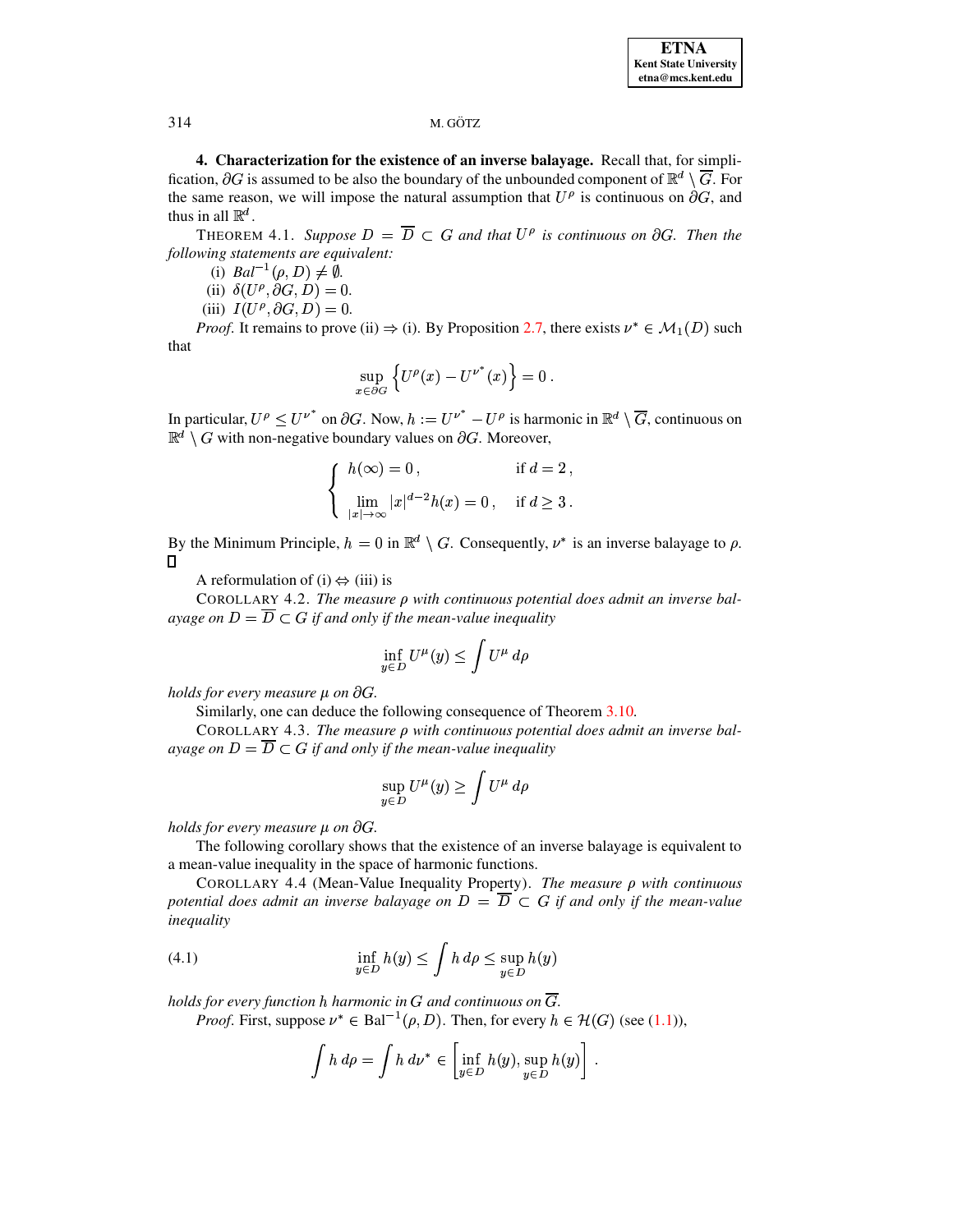### **INVERSE BALAYAGE**

Conversely, suppose that (4.1) holds, and let  $\mu \in M_1(\partial G)$  be arbitrary. Since  $U^{\mu}$  is lower semi-continuous, there exists a sequence  $(h_n) \subset \mathcal{H}(G)$  such that  $h_n \uparrow U^{\mu}$  on  $\partial G$ . By the Monotone Convergence Theorem,

(4.2) 
$$
\lim_{n \to \infty} \int h_n \, d\rho = \int U^{\mu} \, d\rho
$$

and in the same way, for all  $z \in G$ ,

<span id="page-11-0"></span>
$$
h_n(z) = \int h_n d\omega_z \to \int U^{\mu} d\omega_z = U^{\mu}(z) ,
$$

where  $\omega_z$  denotes the harmonic measure. Since D is compact, the latter implies that

<span id="page-11-1"></span>(4.3) 
$$
\liminf_{n \to \infty} \inf_{y \in D} h_n(y) \geq \inf_{y \in D} U^{\mu}(y).
$$

The assertion follows from  $(4.1)$ ,  $(4.2)$ ,  $(4.3)$  and Corollary 4.2. Л

REMARK 4.5. Independently, Sjödin [15] has applied operator theory to the inverse balayage problem, from which an alternative proof for Corollary 4.4 can be obtained: Suppose first that the compact set D is so large that every function  $h \in \mathcal{H}(G)$  is uniquely determined by its values on D, e.g., if the interior of the intersection of D with every component of G is non-empty. Despite slight modifications, the following reasoning is essentially due to [15, p.252]. If  $(4.1)$  holds, then the linear functional

$$
L(h) = \int h \, d\rho \qquad (h \in \mathcal{H}(G))
$$

satisfies

$$
|L(h)| \le \sup_{x \in D} |h(x)| \qquad (h \in \mathcal{H}(G))
$$

Considering  $\mathcal{H}(G)$  a subspace of  $C(D)$ , by the Hahn-Banach Theorem one may extend L to a linear functional on  $C(D)$  such that

$$
|L(f)| \le \sup_{x \in D} |f(x)| \qquad (f \in C(D)).
$$

By the Riesz Theorem, there exists  $\mu$  on D with

$$
L(f) = \int f \, d\mu \qquad (f \in C(D)) \, .
$$

In particular,  $\mu$  is the desired inverse balayage of  $\rho$  to D. Finally, in the situation of general compact D one may apply the previous reasoning to  $D_n = \{x \in G : dist(x, D) \leq 1/n\}$ , let n tend to  $\infty$  and apply an argument involving weak-star compactness (Remark 2.3), treating separately the case when some component of  $G$  does not intersect with  $D$ .

EXAMPLE 4.6. Let  $z \in G$  and take  $D = \{z\}$ . By Corollary 4.4, a measure  $\rho$  on  $\partial G$ admits an inverse balayage on  $\{z\}$  if and only if

$$
h(z) = \int h \, d\rho
$$

for all  $h \in \mathcal{H}(G)$ . This is the well-known characterization of the harmonic measure  $\rho = \omega_z$ by the mean-value principle.

REMARK 4.7. Corollary 4.2 states that an inverse balayage to  $\rho \in \mathcal{M}_1(\partial G)$  on  $D =$  $D \subset G$  exists if and only if for all unit measures  $\mu$  on  $\partial G$  there exists  $y \in D$  such that (see  $(1.2)$ 

$$
\langle \mu, \rho - \omega_y \rangle \ge 0
$$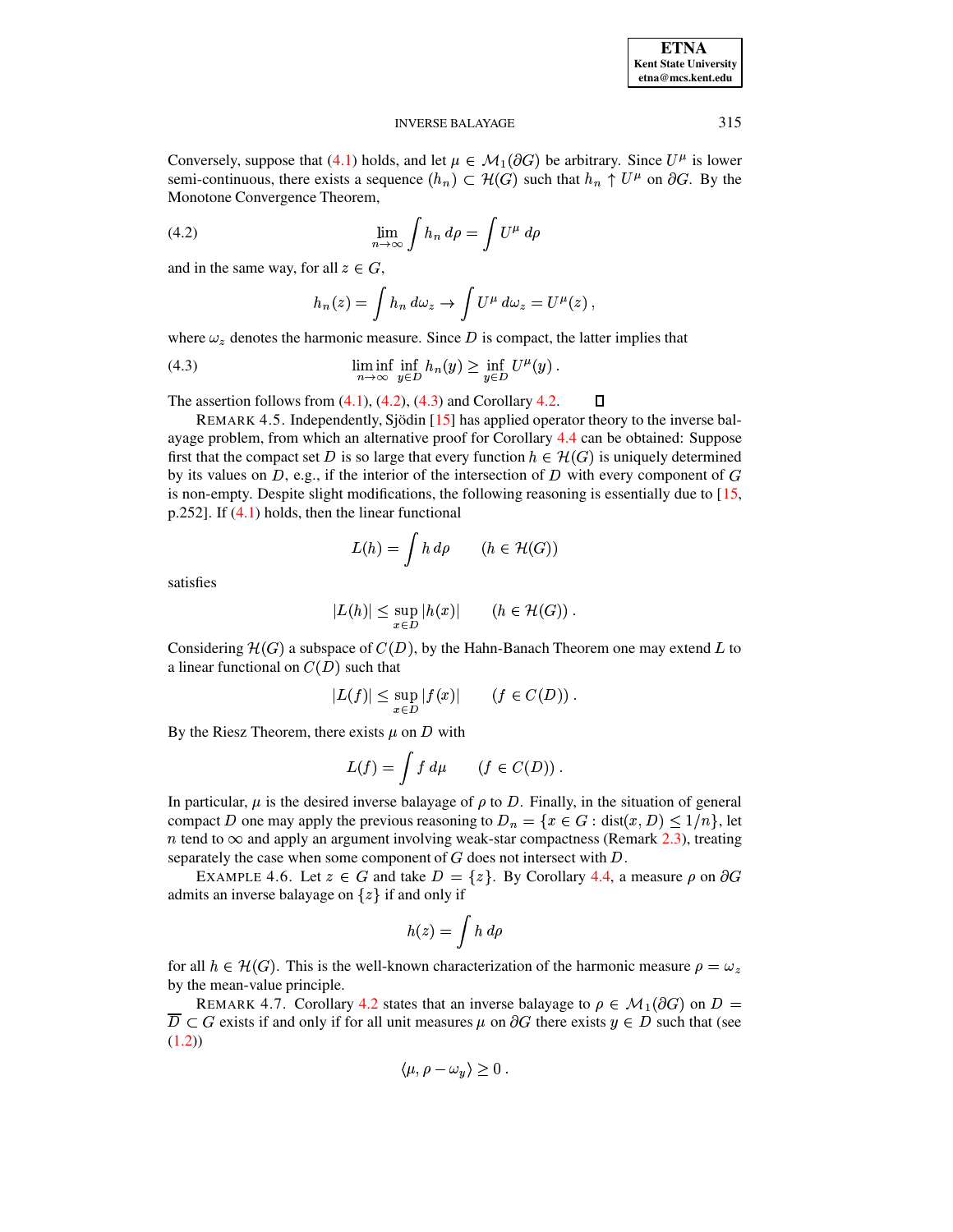REMARK 4.8. (Construction of an inverse balayage). Suppose  $\emptyset \neq D \subset \overline{G}$ . The considerations in Section 3 suggest to use the following approach in order to construct an inverse balayage to given  $\rho \in \mathcal{M}_1(\partial G)$ :

Step 0. Choose discretizations  $X = X_n \subset \partial G Y = Y_m \subset D$  consisting of n, respectively  $m$  points, such that they are asymptotically dense in the respective sets.

- Step 1. Solve the corresponding problem  $(P_1)$  (or  $(P'_1)$  or  $(P''_1)$ ) of linear optimization for the coefficients  $\lambda_1, \ldots, \lambda_m$ . Note that  $\lambda_j = \lambda_j(X_n, Y_m)$ .
- Step 2. Consider the measures

$$
\nu_m = \sum_{j=1}^m \lambda_j \,\delta_{y_j} \in \mathcal{M}_1(D)
$$

and let  $n, m \to \infty$ . If D is compact and if Bal<sup>-1</sup>( $\rho$ , D)  $\neq \emptyset$ , then each weak-star point of accumulation will be an inverse balayage to  $\rho$  on D.

If the problem  $(P_1)$  is chosen for the optimization process, then the discrete masses  $\lambda_j \, \delta_{y_i}$ will rather tend to stay away from  $\partial G$  as the sets  $X_n$  get more dense, while the continuous formulation of the extremal problem cannot distinguish between any two inverse balayages. One may therefore be led to conjecture that the corresponding weak-star points of accumulation of the  $\nu_n$  are in some sense minimal inverse balayages. This should be compared to results of Gustafsson [11] who has shown that for convex polyhedra  $\partial G$  in  $\mathbb{R}^d$  and  $\rho$  being the surface measure on  $\partial G$ , there does exist an inverse balayage in the interior G with minimal support (a so-called mother body), and it is supported by hyperplanes consisting of those points inside having at least two closest neighbours on  $\partial G$ . The numerical behavior of the proposed algorithm is not considered in this paper, it will be the topic of future research. As pointed out by one of the referees, it may also be useful to incorporate a priori information of the inverse balayage measure in order to obtain good approximations in practical applications.

REMARK 4.9. A similar approach is not to associate optimal masses with given points, but given (equal) masses with optimal points:

Step 1'. Let  $m \ge 1$  and choose  $y_1, \ldots, y_m \in D$  such that

<span id="page-12-0"></span>(4.4) 
$$
\sup_{x \in \partial G} \left\{ \frac{1}{m} \sum_{j=1}^{m} K(y_j, x) - U^{\rho}(x) \right\}
$$

is minimal with respect to all (not necessarily distinct) possible points on  $D$ . Step 2'. Consider the measures

$$
\nu_n = \frac{1}{n} \sum_{j=1}^n \delta_{y_j} \in \mathcal{M}_1(D) .
$$

If D is compact and if Bal<sup> $-1$ </sup> $(\rho, D) \neq \emptyset$ , then each weak-star point of accumulation will be an inverse balayage to  $\rho$  on D.

Again, the extremal problem defining the points  $y_i$  is such that they tend to stay away from  $\partial G$ . Examples of Borodin [3] give further evidence for the above conjecture: Let  $D = \{|z| \leq \theta\}$  $1\} \subset \mathbb{R}^2$  and suppose  $\rho$  is the equilibrium distribution of D. For  $\partial G = \partial D$ , the points  $y_j$ coincide with the origin, a phenomenon that, by the maximum principle, can be generalized to arbitrary lemniscatic regions. For  $\partial G = \partial D \cup \{0\}$  the points  $y_i$  are dilated (and possibly rotated) roots of unity. Moreover, if  $\partial G \subset \mathbb{R}^2$  is a smooth Jordan curve, then the quality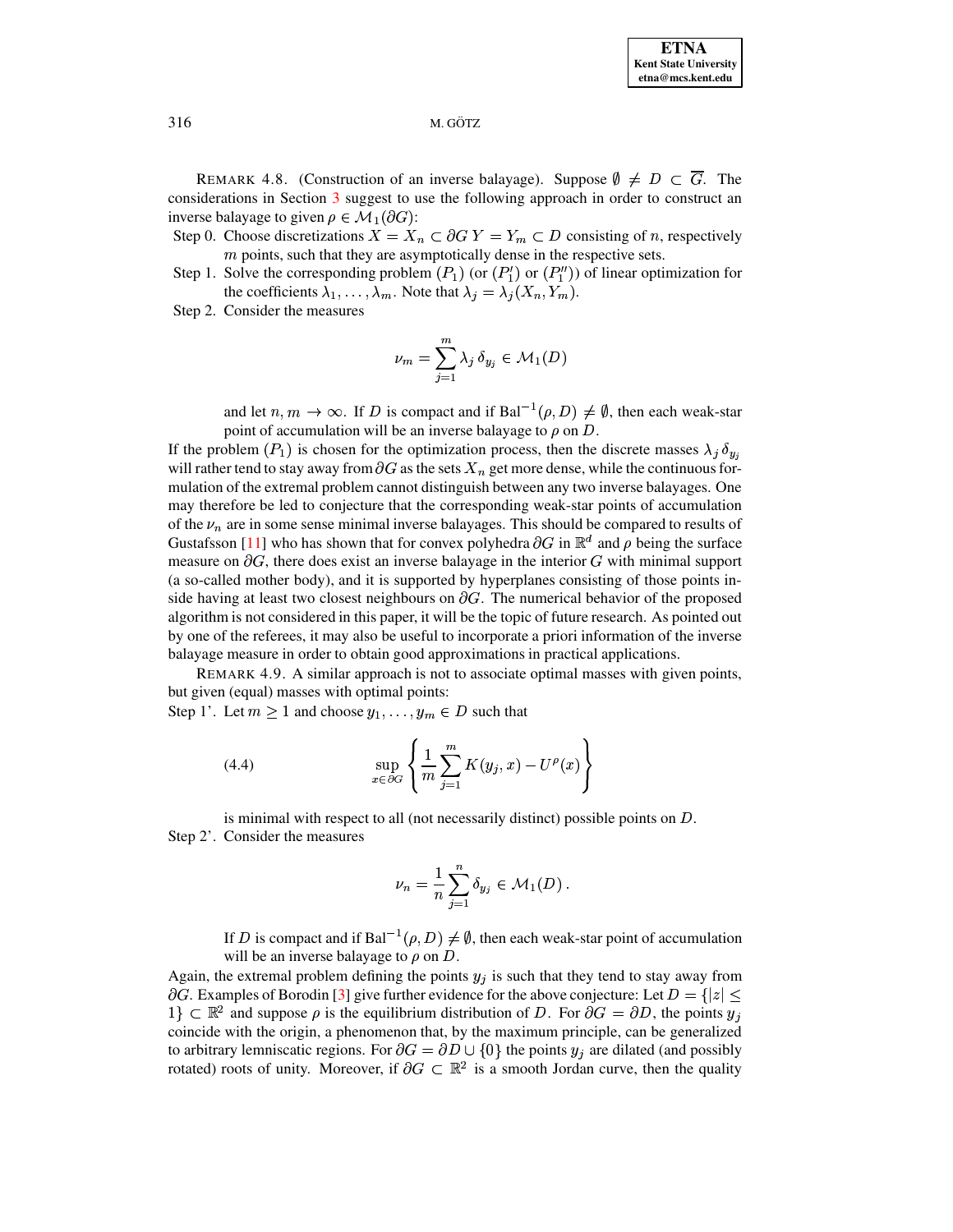#### **INVERSE BALAYAGE**

of approximation of an inverse balayage to  $\rho$  by  $\nu_n$  can be quantified in relating (4.4) to the discrepancy

$$
D[\rho, \hat{\nu}_n] := \sup\{|\rho(J) - \hat{\nu}_n(J)| \, : \, J \text{ any subarc of } \partial G\}
$$

<span id="page-13-0"></span>where  $\hat{\nu}_n$  stands for the balayage of  $\nu_n$  to  $\partial G$  (cf. [1],[2],[8]).

**5. Application to polynomial approximation.** Denote by  $\mathcal{P}_n(A)$  the set of monic (complex) polynomials of exact degree  $n \ge 1$  having all zeros in  $A \subset \mathbb{C}$ . For  $p_n \in \mathcal{P}_n(A)$ , let  $\nu_{p_n} \in \mathcal{M}_1(A)$  stand for the corresponding normalized zero counting measure associating equal mass  $1/n$  with each zero of  $p_n$  (taking into account multiple zeros). Then polynomials are related to potentials by the simple identity

$$
U^{\nu_{p_n}}(z) = \log \frac{1}{|p_n(z)|^{1/n}} \quad (z \in \mathbb{C}).
$$

Let  $\emptyset \neq X, Y \subset \mathbb{C}$  and suppose w is a function positive and (say) continuous on X. DEFINITION 5.1. The number

<span id="page-13-2"></span>(5.1) 
$$
t_w(X,Y) := \limsup_{n \to \infty} \sqrt[n]{\inf_{q_n \in \mathcal{P}_n(Y)} \sup_{x \in X} |q_n(x) w^n(x)|}
$$

is called restricted (weighted) Chebychev constant for the pair  $(X, Y)$ .

<span id="page-13-1"></span>(5.2) 
$$
m_w(X, Y) := \limsup_{n \to \infty} \sqrt[n]{\sup_{p_n \in \mathcal{P}_n(Y)} \inf_{x \in X} |p_n(x) w^n(x)|}
$$

is referred to as restricted (weighted) Maximin constant for the pair  $(X, Y)$ .

REMARK 5.2. Note that  $(5.2)$  can be interpreted as a Chebychev problem for reciprocals of monic polynomials. In fact, denoting by  $\mathcal{R}_{0,n}(Y)$  the set of reciprocals of monic polynomials of degree  $n$  with all poles in  $Y$ ,

$$
\frac{1}{m_w(X,Y)} = \liminf_{n \to \infty} \sqrt[n]{\inf_{r_n \in \mathcal{R}_{0,n}(Y)} \sup_{x \in X} |r_n(x) w^{-n}(x)|}.
$$

The restricted Chebychev and Maximin constant, respectively, can be related to corresponding dual extremal problems

$$
(5.3) \qquad t_w^*(X,Y) := \limsup_{n \to \infty} \sqrt[n]{\inf_{q_n \in \mathcal{P}_n(X)} \left( \sup_{y \in Y} |q_n(y)| \exp\left(n \int \log w \, d\nu_{q_n}\right) \right)}
$$

and

<span id="page-13-3"></span>
$$
(5.4) \t m_w^*(X,Y) := \limsup_{n \to \infty} \sqrt[n]{\sup_{p_n \in \mathcal{P}_n(X)} \left( \inf_{y \in Y} |p_n(y)| \exp\left(n \int \log w \, d\nu_{p_n}\right) \right)}
$$

<span id="page-13-4"></span>by means of

PROPOSITION 5.3. Suppose  $X$  and  $Y$  are compact and disjoint. Then the limits in  $(5.1)$ - $(5.4)$  exist and

$$
t_w(X,Y) = m_w^*(X,Y) , \qquad m_w(X,Y) = t_w^*(X,Y) .
$$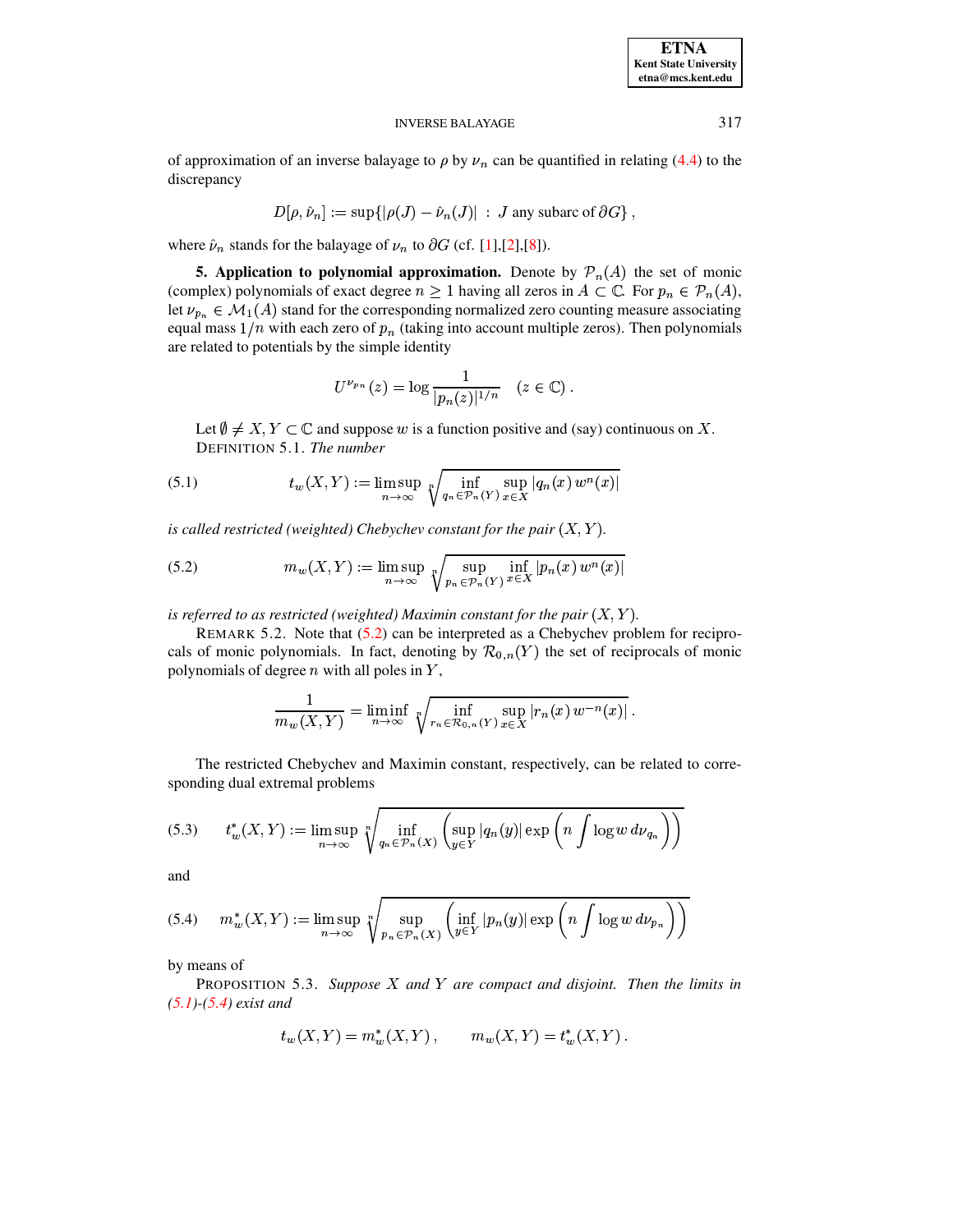*Proof.* Let  $f := \log w$ . By simple calculation,

<span id="page-14-12"></span>
$$
(5.5) \quad \inf_{p_n \in \mathcal{P}_n(Y)} \sup_{x \in X} \left\{ U^{\nu_{p_n}}(x) - f(x) \right\} = -\log \left( \sup_{p_n \in \mathcal{P}_n(Y)} \inf_{x \in X} |p_n(x) w^n(x)| \right)^{1/n}
$$

and

<span id="page-14-13"></span>(5.6)  
\n
$$
\sup_{q_n \in \mathcal{P}_n(X)} \left\{ \inf_{y \in Y} U^{\nu_{q_n}}(y) - \int f \, d\nu_{q_n} \right\}
$$
\n
$$
= -\log \left( \inf_{q_n \in \mathcal{P}_n(X)} \left( \sup_{y \in Y} |q_n(y)| \exp \left( n \int \log w \, d\nu_{q_n} \right) \right) \right)^{1/n}
$$

Now, it is not hard to see that the left-hand side in (5.5) converges to  $\delta(f, X, Y)$ , and the left-hand side in (5.6) converges to  $I(f, X, Y)$ . By Theorem 3.7, the limits coincide, and the second assertion of Proposition 5.3 is proved. The same way, the first assertion of Proposition 5.3 follows from Theorem 3.10. П

COROLLARY 5.4. Suppose  $X$  and  $Y$  are compact and disjoint. In the unweighted case  $w \equiv 1$  the restricted Chebychev- and Maximin-problems are asymptotically dual in the sense that

$$
t_1(X,Y)=m_1(Y,X).
$$

REMARK 5.5. Suppose  $X \subset Y$ . Then  $m_1(Y, X) = 0$ , while  $t_1(X, Y) \neq 0$  provided X is sufficiently large, i.e., of positive logarithmic capacity. Therefore, in Proposition 5.3 the condition that  $X$  and  $Y$  are disjoint cannot be dropped without further assumptions. On the other hand, it can be deduced from [3] and [16, Theorem III.3.1] that if X is the closure of a simply connected bounded domain and  $Y = \partial X$ , then  $t_1(X, Y) = m_1(Y, X)$ . The corresponding relation between inverse balayage and the asymptotics of (weighted) Maximin polynomials from polynomial approximation is described in [7].

#### **REFERENCES**

- <span id="page-14-9"></span>[1] V. V. ANDRIEVSKII AND H.-P. BLATT, Discrepancy of Signed Measures and Polynomial Approximation, Springer, New York, 2001.
- <span id="page-14-10"></span><span id="page-14-8"></span>[2] V. V. ANDRIEVSKII, On the inverse logarithmic potential problem, East J. Approx., 7 (2001), pp. 195-204.
- <span id="page-14-7"></span>[3] P. A. BORODIN, On polynomials most divergent from zero on a domain boundary, Moscow Univ. Math. Bull., 52 (1997), pp. 18-21.
- <span id="page-14-0"></span>[4] L. COLLATZ AND W. WETTERLING, Optimierungsaufgaben, Second ed., Springer, Berlin, 1971.
- <span id="page-14-6"></span>[5] J.L. DOOB, Classical Potential Theory and Its Probabilistic Counterpart, Springer, New York, 1984.
- <span id="page-14-14"></span>[6] O. FROSTMAN, Potentiel d'équilibre et capacité des ensembles, doctoral thesis, Lund, 1935.
- [7] M. GÖTZ, Maximin polynomials and inverse balayage, Comput. Methods Funct. Theory, 5 (2005), pp. 135- $141.$
- <span id="page-14-11"></span>, Potential theory and discrepancy estimates in higher dimensions, in Wavelets and Allied Topics,  $\lceil 8 \rceil$ Proceedings of a Workshop on Wavelets and Applications, P. K. Jain et al., eds., Narosa Publ., New Delhi, 2001, pp. 329-360.
- <span id="page-14-2"></span>[9] B. GUSTAFSSON, Lectures on Balayage, Clifford Algebras and Potential Theory, Univ. Joensuu Dept. Math. Rep. Ser., 7 (2004), pp. 17–63.
- <span id="page-14-3"></span>, Direct and inverse balayage - some new developments in classical potential theory, Nonlinear  $[10]$ Anal., 30 (1997), pp. 2557-2565.
- <span id="page-14-4"></span><span id="page-14-1"></span>-, On mother bodies of convex polyhedra, SIAM J. Math. Anal., 29 (1998), pp. 1106-1117.  $[11]$
- <span id="page-14-5"></span>[12] L. L. HELMS, Introduction to Potential Theory, W. de Gruyter, Berlin, 1973.
- [13] O. I. KOUNCHEV, Obtaining materic bodies through concentration and optimization of a linear functional, in Geophysical Data Inversion Methods and Applications, Proceedings of the 7th International Mathematical Geophysics Seminar in Berlin, Feb. 8-11 1989, A. Vogel, R. Gorenflo, C.O. Ofoegbu, and B. Ursui, eds., Friedrichs Vieweg and Son, Braunschweig, 1990, pp. 129-148.